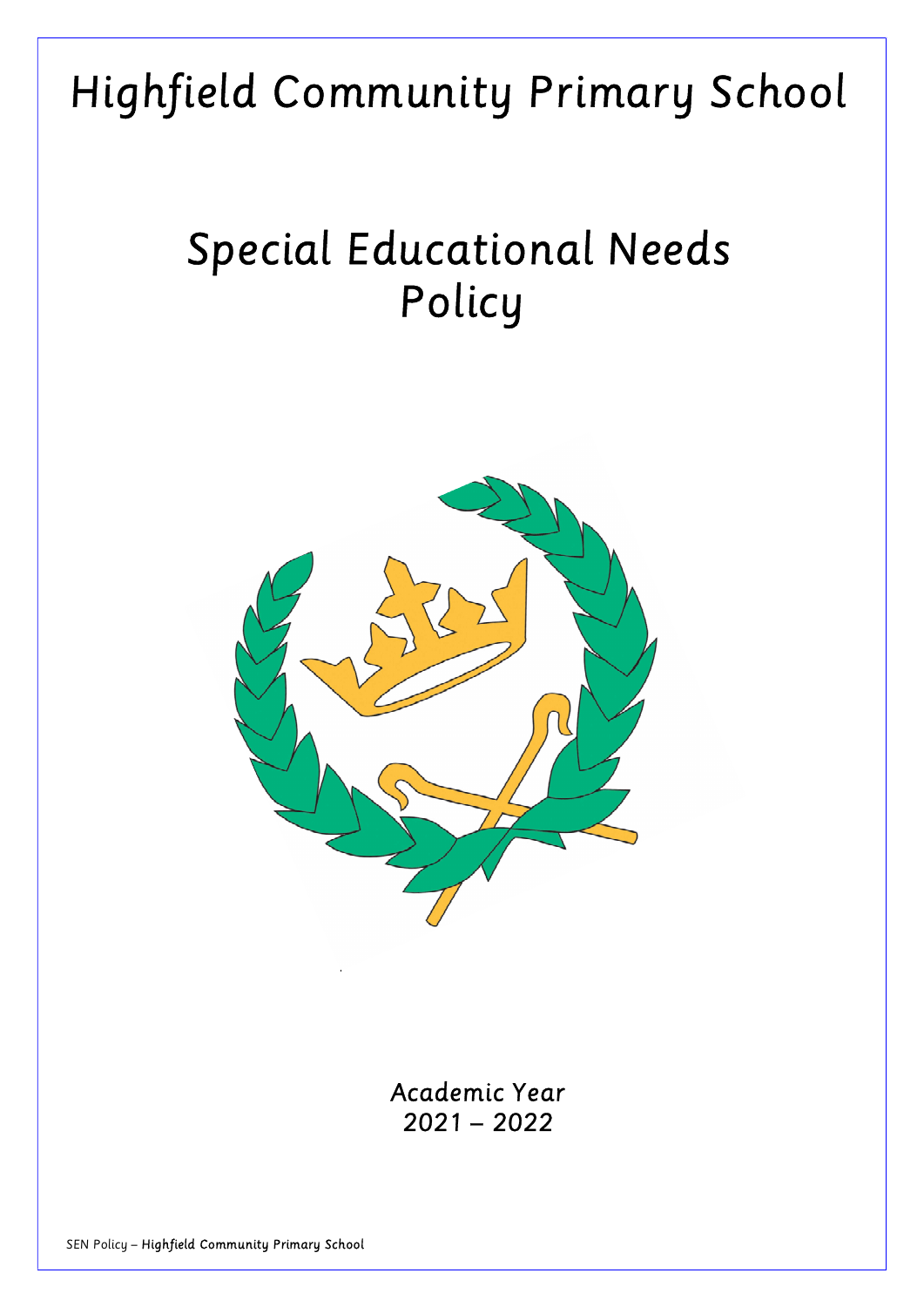## **Staffing**

The SEN team in school are: SENCO: Mrs V Wall (BA, PGCE, NASENCo) who can be contacted directly through school on 01244259650 SEN Governor: Mrs L Green

## SEN Policy

This policy reflects the statutory requirement laid out in the SEND Code of Practice 0-25 (Sept 2014). It has been written in consultation with the SENCo, senior leadership team, governors and parents of children with SEND at Highfield.

It has been written with reference to the following documents:

- Equality Act 2010: advice for schools DfE Feb 2013
- SEND Code of Practice 0 25 (Sept 2014)
- Schools SEN Information Report Regulations (2014)
- Statutory Guidance on Supporting pupils at school with medical conditions (April 2014)
- The Children's and Families Act 2014
- The National Curriculum in England Key Stage 1 and 2 framework document (Sept 2013)
- Safeguarding Policy
- Accessibility Plan
- Teachers Standards 2012

A copy of the SEND Code of Practice 0-25 can be found by following the link: https://www.gov.uk/government/publications/send-code-of-practice-0-to-25

## Statement of Intent

Highfield Community Primary School values the abilities and achievements of all its pupils and is committed to providing, for each pupil, the best possible environment for learning.

## Aims

- To ensure that all pupils have access to a broad and balanced curriculum.
- To provide a differentiated curriculum appropriate to the individual's needs and abilities.
- To maintain high quality teaching provision, where the teacher is the teacher of all pupils, including those with special educational needs.
- To ensure that SEN pupils take as full a part as possible in all school activities.
- To ensure that parents of SEN pupils are kept fully informed of their child's support, progress and attainment.
- To ensure that SEN pupils are involved in decisions affecting their future SEN provision.

We recognise that many pupils will have special educational needs at some time during their school life. In implementing this policy, we believe pupils will be helped to overcome their difficulties.

## Objectives

- To ensure the identification and provision for pupils who have special educational needs and additional needs.
- To work within the guidance, provide in the SEND Code of Practice 0-25, September 2014.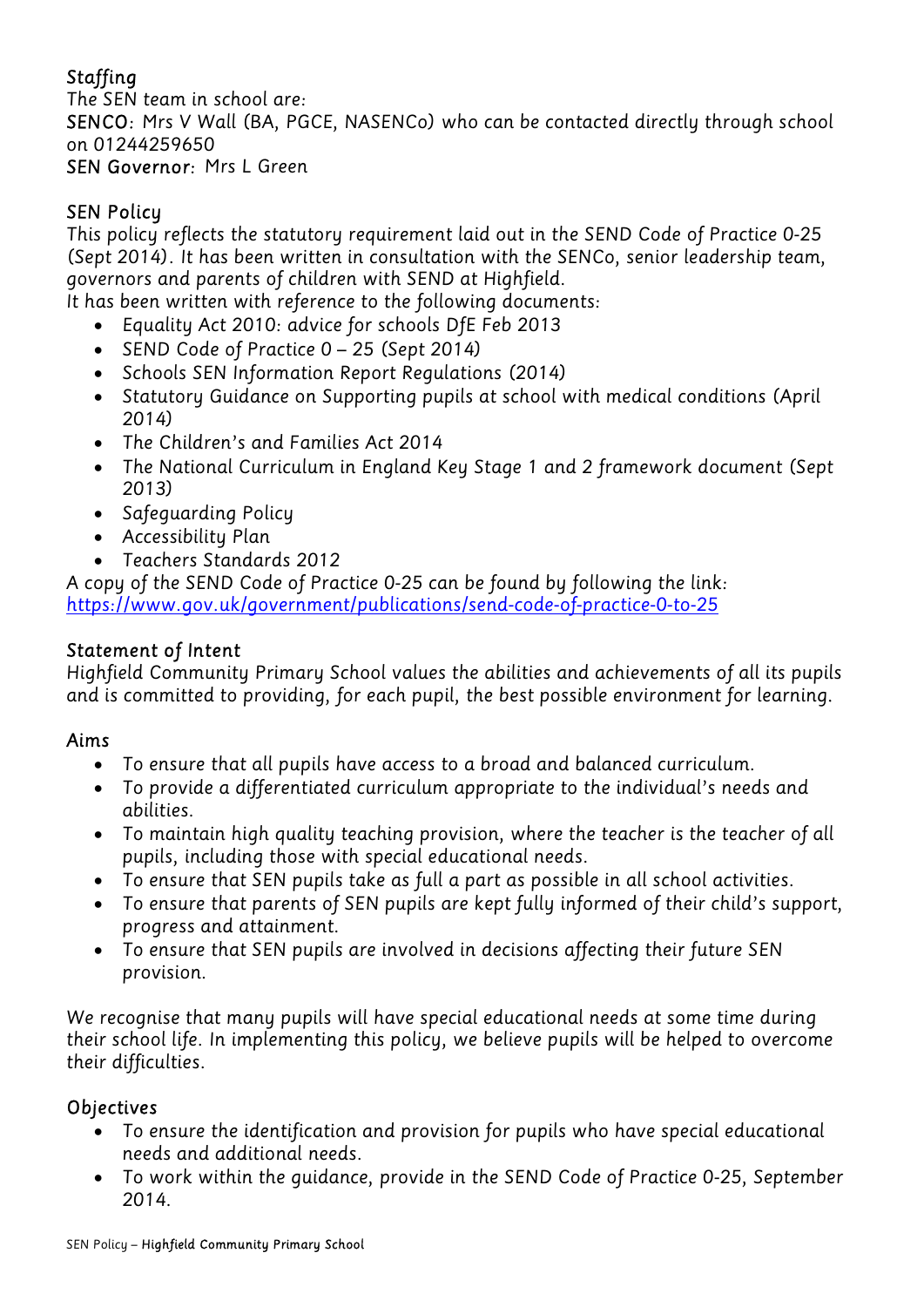- To operate a "whole pupil, whole school" approach to the management and provision of support for special educational needs.
- To provide a Special Educational Needs Co-ordinator (SENCO) who will oversee the provision for pupils with special educational needs.
- To provide support and advice for all staff working with pupils with special educational needs.
- To ensure effective communication with families, parents and carers.

### Definition of Special Educational Needs and Disability

A child or young person has SEND if they have a learning difference or disability which calls for special educational provision to be made for him or her.

A child of compulsory school age or a young person has a learning difference or disability if he or she:

- has a significantly greater difficulty in learning than the majority of others of the same age, or
- has a disability which prevents or hinders him or her from making use of facilities of a kind generally provided for others of the same age in mainstream schools or mainstream post-16 institutions (SEND Code of Practice, 2014).

#### Identification of Special Educational Needs

There are 4 broad categories of special educational need:

- communication and interaction
- cognition and learning
- social, emotional and mental health
- sensory and/or physical needs

At Highfield we identify the needs of pupils by considering the needs of the whole child, which will include not just their special educational needs. We also understand that the area of need may change over time.

We also consider factors that are NOT SEN but which may impact on progress and attainment. These can include:

- Disability (the Code of Practice outlines the "reasonable adjustment "duty for all settings and schools provided under current Disability Equality legislation – these alone do not constitute SEN)
- Attendance and punctuality
- Health and welfare
- English as an additional language
- Being in receipt of a Pupil Premium grant
- Being a Looked After Child
- Being a child of a serviceman/woman

#### Graduated Approach to SEN Support

- It is the role of the class teacher to deliver quality first teaching to all pupils including those with special educational needs. The Code of Practice suggests that pupils are only identified as having a special educational need if they do not make adequate progress once they have had all the intervention and adjustments and good quality personalised teaching.
- Teachers are responsible and accountable for the progress and development of the pupils in their class, including where pupils access support from teaching assistants or specialist staff.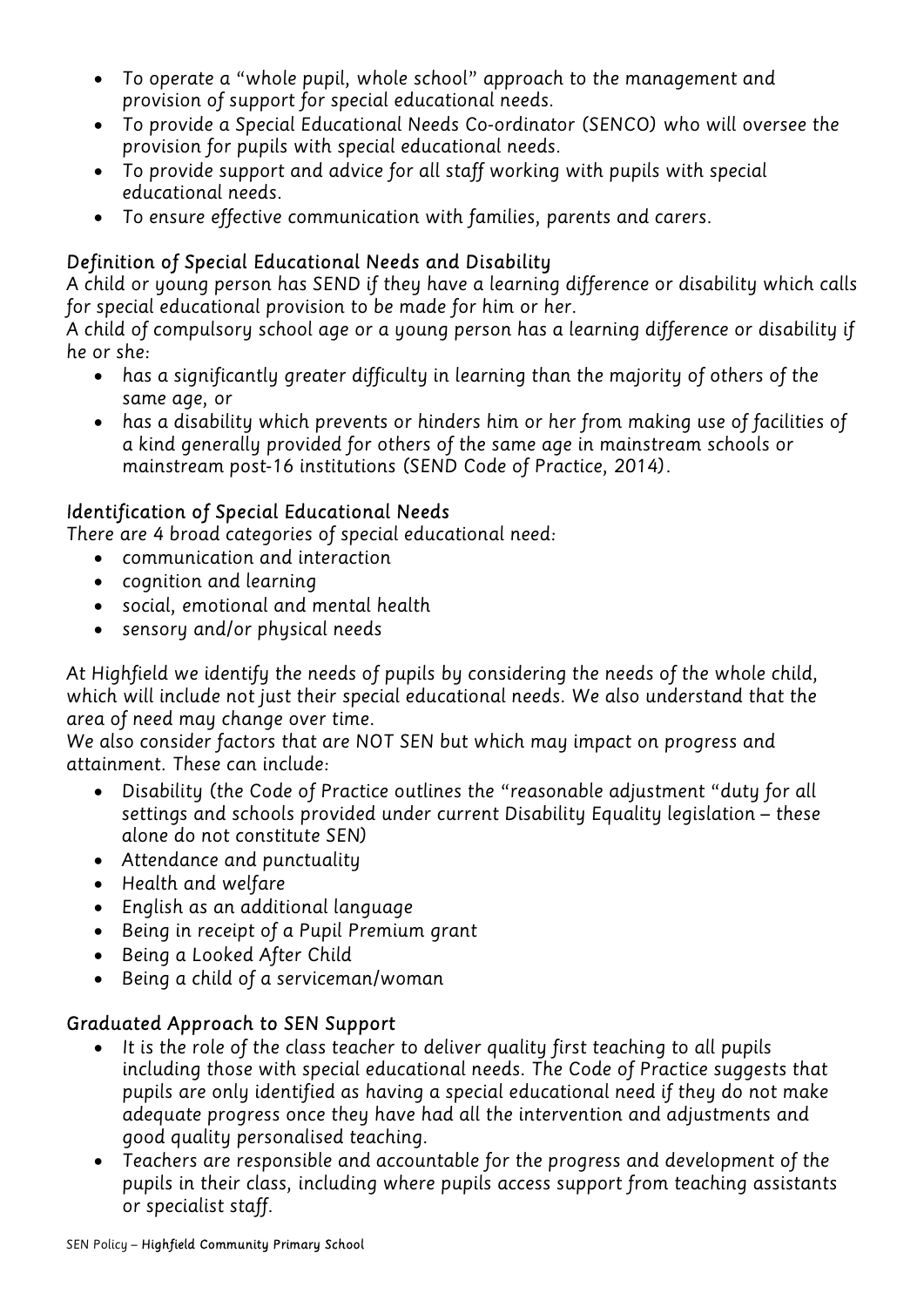- High quality teaching, differentiated for individual pupils, is the first step in responding to pupils who may have SEN.
- At Highfield we regularly and carefully review the quality of teaching for all pupils, including those at risk of underachievement. This includes reviewing and, where necessary, improving, teachers' understanding of strategies to identify and support vulnerable pupils and their knowledge of the SEN most frequently encountered.
- The teacher and SENCO consider all of the information gathered from within school about the pupil's progress, alongside national data and expectations of progress. This includes high quality and accurate formative assessment, using effective tools and early assessment materials.
- For higher levels of need, we access more specialised assessments and advice from external agencies and professionals.
- Parents, families and carers, children and young people are involved in this process through regular parent consultations with the SENCO, the sharing of targets and review of progress made with the teacher.

#### SEN support, monitoring and evaluation

At Highfield we use a cyclical, graduated approach to meeting and reviewing the needs of pupils with special educational needs:



This process includes:

- Using the graduated approach to identify and support a special educational need.
- The setting of individual targets with pupils and their families and sharing the impact of support, using individual education plans and intervention evaluation tools.
- Liaison between the SENCO and class teacher with other professionals to determine and facilitate appropriate support.
- Ensuring quality interventions are delivered by the appropriately trained staff.

Where, despite the school having taken relevant and purposeful action to identify, assess and meet the SEN of the pupil, the pupil has not made expected progress, the school or parents should consider requesting an Education, Health and Care needs assessment. To inform its decision the local authority will expect to see evidence of the action taken by the school as part of SEN support.

#### Education and Health Care Plans

When a pupil is provided with an EHC plan, the school must:

- Ensure appropriate individual targets are taken from the plan.
- Work in collaboration with other professionals in order to deliver appropriate and individualised provision.
- Review the plan annually and set interim and longer term targets, with a focus on positive outcomes and including the views of the pupil and their family.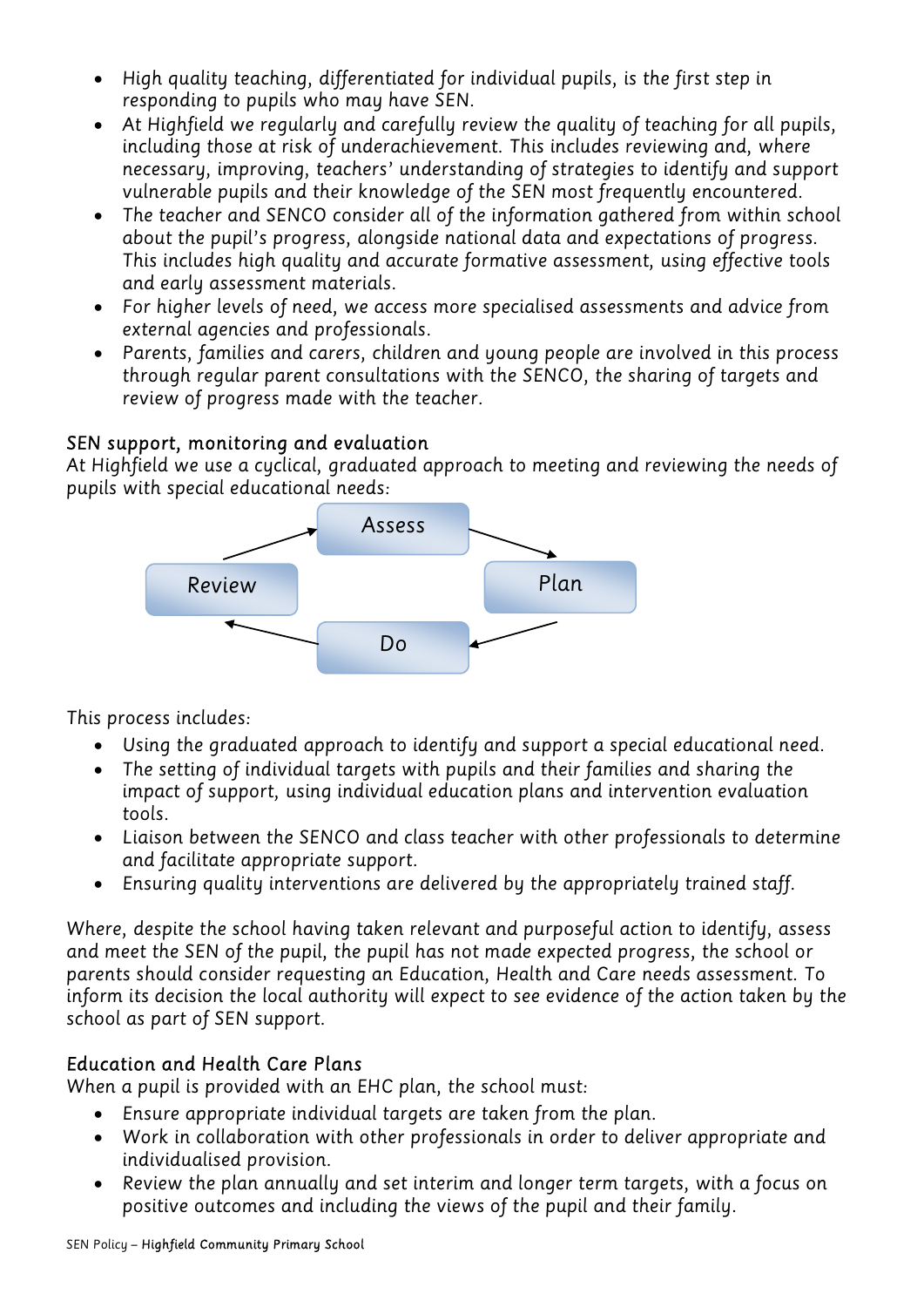#### Supporting Pupils and Families

Parents and pupils are able to access the local offer Live Well website using the link below: https://livewell.cheshirewestandchester.gov.uk

The Local Offer provides information and services available in the local area which may support pupils with special educational needs and their families.

Highfield has a SEN Information Report available to parents and families which provides details of how we support pupils with special educational needs. This can be found at: http://www.highfield-blacon.cheshire.sch.uk/

#### Collaboration with other agencies

At Highfield we liaise with other agencies in order to support the family and pupil. These include:

- Child and Educational Psychology
- School Health
- Education Welfare
- Child and Adolescent Mental Health Service
- Speech and Language Service
- Education Autism Service

It is the role of the SENCO to orchestrate the liaison between school and other agencies and the role of the SENCO and class teacher to ensure all advice and recommendations are carried out, regularly reviewing impact and progress made. Information is shared with parents and carers through multi-agency meetings and parent consultation with individual professionals or the SENCO.

### Supporting pupils with medical conditions

At Highfield, we recognise that pupils at school with medical conditions should be properly supported so that they have full access to education, including school trips and physical education. Some children with medical conditions may be disabled and where this is the case the school will comply with its duties under the Equality Act 2010.

Some may also have special educational needs (SEN) and may have a statement, or Education, Health and Care (EHC) plan which brings together health and social care needs, as well as their special educational provision and the SEND Code of Practice (2014) is followed.

The following arrangements are in place at Highfield to provide for pupils in school with medical conditions:

- The availability and use of appropriate teaching and support materials
- Training for staff members
- Liaison between school, the relevant community health professionals and the school nurse
- Discussion with parents, carers and pupils about how school can support with their health needs

 Appropriate measures to ensure accessibility for all pupils (see Accessibility Policy) Further information and guidance can be found at:

https://www.gov.uk/government/uploads/system/uploads/attachment\_data/file/349435/S tatutory quidance on supporting pupils at school with medical conditions.pdf

# Supporting pupils with specific learning difficulties

SEN Policy – Highfield Community Primary School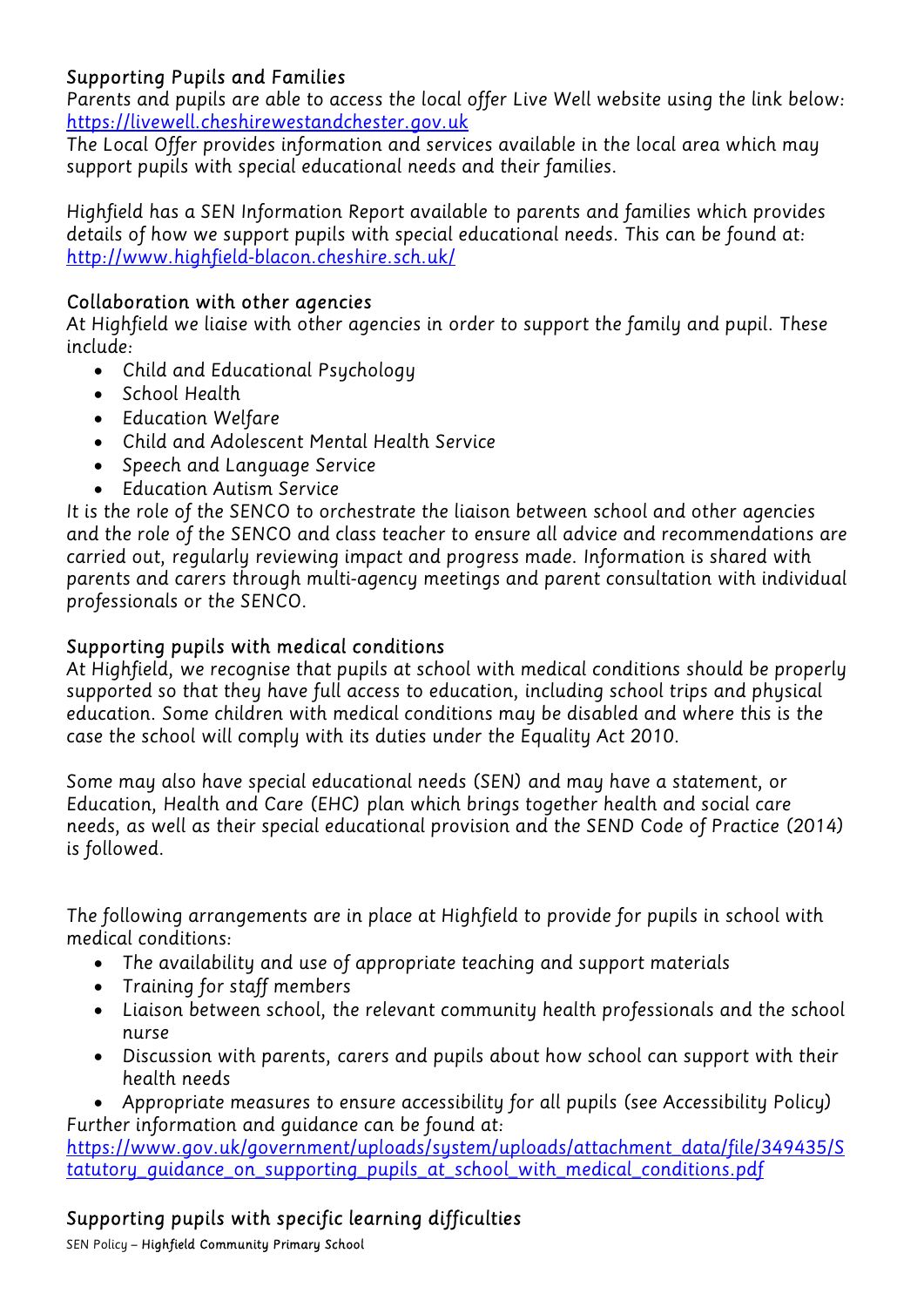'Specific learning difficulties' is an umbrella term used to cover a range of frequently cooccurring difficulties which affects the way information is learned and processed. These include:

- Dyslexia.
- Dyspraxia / DCD.
- Dyscalculia.
- $A.D.D/A.D.H.D.$

At Highfield, it is our aim to:

- Identify specific learning difficulties as early as possible.
- Ensure appropriate interventions are in place for individual pupils.
- Deliver a multi-sensory approach to the curriculum, including alternative methods of recording and visual supports.
- Monitor and assess pupil progress using the graduated approach.
- Provide quality training to heighten the awareness of all staff and governors in the identification and support of pupils with specific learning difficulties.
- Ensure the SENCO has access to training in specific learning difficulties. The SENCO is able to access up to date information and advice from the Local Offer Live Well website found at: https://livewell.cheshirewestandchester.gov.uk
- Access support and advice from the local authority Assessment and Monitoring Team and specialist outreach services.

# The Role of the Governing Body

School Governors have a duty imposed by law to ensure that special provision is made. Mrs L Green is the appointed governor for SEN, who carries out monitoring of SEN in accordance with the Governor Monitoring role. The Governing Body ensures that resources are allocated to support appropriate provision for all pupils requiring it and in meeting the objectives set out in this policy.

# Training and resources

- Funding is through the notational budget and additional provision for specific pupils with 'top-up' funding, statements and Education and Health Care plans.
- Support staff are allocated to classes which most require their expertise.
- The needs of individual pupils with SEN are shared at transition and review meetings with all staff members who will work with them.
- The SENCO has the NASENCo Award, Lead Professional in Autism training and leads the Blacon Education Village SEN cluster meetings. She has led Highfield to become an Autism Inclusive School (2020) and to hold BDA Dyslexia Friendly status (since 2016). She attends local authority network and training sessions, disseminating information and cascading training to other staff members.

# Dealing with complaints

The school works, wherever possible, in partnership with parents to ensure a collaborative approach to meeting pupils' needs.

All complaints are taken seriously and are heard through the school's complaints policy and procedure.